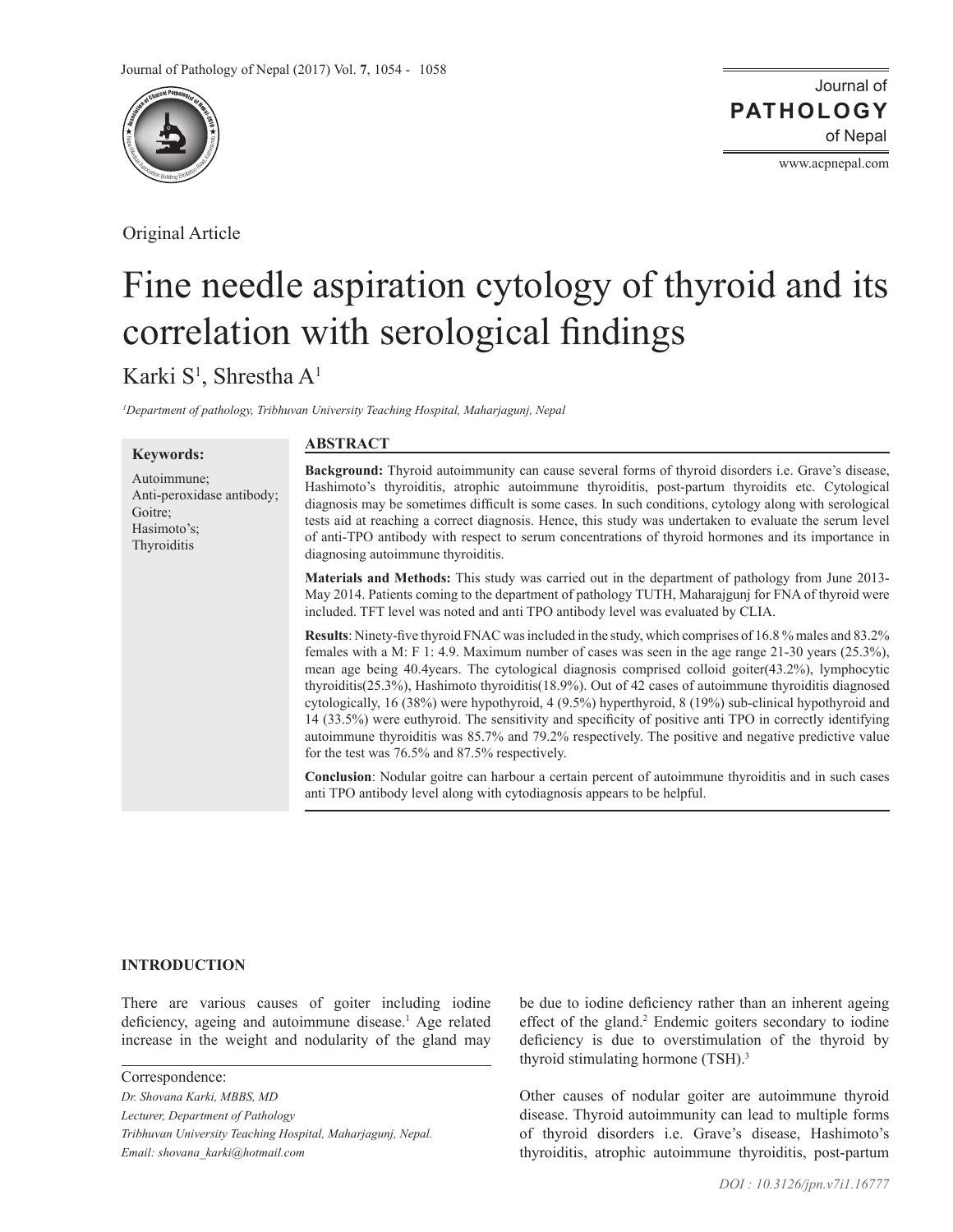| <b>FNAC</b> diagnosis        | <b>Clinical finding</b> |                     |                | Total $(\% )$ |
|------------------------------|-------------------------|---------------------|----------------|---------------|
|                              | <b>Solitary</b>         | <b>Multinodular</b> | <b>Diffuse</b> |               |
| Colloid goiter               | 22                      | 6                   | 13             | $41(43.2\%)$  |
| Lymphocytic thyroiditis      |                         |                     | 19             | $24(25.3\%)$  |
| <b>Hashimoto thyroiditis</b> |                         |                     | 13             | 18 (18.9%)    |
| Papillary carcinoma          |                         | $\theta$            | $\theta$       | $5(5.2\%)$    |
| <b>Follicular neoplasm</b>   |                         | $\theta$            | $\overline{0}$ | $3(3.2\%)$    |
| Hyperplastic goiter          |                         | $\theta$            | $\overline{2}$ | $2(2.1\%)$    |
| De Quarvain thyroiditis      |                         | $\Omega$            |                | $2(2.1\%)$    |
| <b>Total</b>                 | $36(37.9\%)$            | $10(10.5\%)$        | 49 $(51.6\%)$  | $95(100\%)$   |

**Table 1: The cytological diagnosis along with clinical finding in thyroid.** 

thyroidits etc.4 Amongst all these, Hashimoto's thyroiditis and Grave's disease are the commonest and these share many features immunologically.<sup>5,6</sup>

Anti-thyroid peroxidase (TPO) is an important diagnostic tool in autoimmune thyroid disease.7 Anti-TPO antibodies are more likely to be of pathogenetic importance because of the fact that:

1. They fix complement and may directly damage the thyroid cells.<sup>8</sup>

2. Serum anti-TPO antibody concentrations are positively correlated with the activity of chronic autoimmune thyroiditis.<sup>9</sup>

3. Greater number of patients with thyroiditis have high serum anti-TPO than anti-thyroglobulin antibody.<sup>10</sup>

4. Anti-TPO antibodies are cytotoxic in-vitro, as detected by antibody dependant cell cytotoxicity tests (ADCC).<sup>11</sup>

The gold standard for the diagnosis of Hashimoto's thyroiditis (chronic lymphocytic thyroidits) is cytological or histological. However in some cases the cytological findings can be confused with lymphocytic thyroidits or differential diagnosis between Hashimoto's thyroiditis and hyperplastic Hurtle cell nodules or Hurthle cell tumors is impossible.<sup>12</sup> In these cases, a careful assessment of cytology along with serological tests is important in reaching a correct diagnosis.

Hence, this study was undertaken to evaluate the serum level of anti-TPO antibody with respect to serum concentrations of thyroid hormones and its importance in diagnosing autoimmune thyroiditis, especially Hashimoto's thyroiditis.

#### **MATERIALS AND METHODS**

This study was carried out in the department of pathology from June 2013-May 2014. Patients coming to the department of pathology TUTH, Maharajgunj for FNA **Table 2: The cytodiagnosis in patients with positive and negative anti TPO.**

|                 | <b>FNA Diagnosis</b>             |               |              |
|-----------------|----------------------------------|---------------|--------------|
| <b>Anti TPO</b> | <b>Autoimmune</b><br>thyroiditis | <b>Others</b> | <b>Total</b> |
| <b>Positive</b> | 36(TP)                           | 11 (FP)       | $47(49.5\%)$ |
| <b>Negative</b> | 6 (FN)                           | 42(TN)        | 48 (50.5%)   |
| <b>Total</b>    | 42 $(44.2\%$                     | 53 (55.8%)    | $95(100\%)$  |

of thyroid were included. Permission was obtained from institutional review committee. FNAC was performed using aseptic precaution using 10 ml sterile syringe with 23 gauge needle. One slide was kept in absolute alcohol and other was air-dried. The slides were stained with Papanicolaou stain and Wright stain. Diagnosis was made by consultant pathologist. Thyroid function test was done in all patients and anti TPO antibody level was evaluated by chemiluminiscence immunoassay. Statistical analysis was performed using SPSS 16.

## **RESULTS**

A total of 95 thyroid FNACs included in the study consisted of 16.8 % males (16 cases) and 83.2% females (79 cases) with male to female ratio 1: 4.9. Maximum number of cases was seen in the age range 21-30 years (25.3%) followed by 31-40 years (24.2%). Mean age of the patient with thyroid lesion was 40.4years. The cytological diagnosis consisted predominantly of colloid goiter 41cases (43.2%) followed by lymphocytic thyroiditis 24 cases (25.3%) and Hashimoto thyroiditis 18 cases (18.9%). Other cases included papillary carcinoma, hyperplastic goiter, follicular neoplasm and De Quarvian's thyroiditis (Table 1).

Nineteen cases of lymphocytic thyroiditis and 13 cases of Hashimoto thyroiditis presented as diffuse thyroid swelling whereas 3 cases of each presented as solitary nodule. Out of 42 cases of autoimmune thyroiditis diagnosed cytologically, 16 (38%) were clinically hypothyroid, 4 (9.5%) hyperthyroid, 8 (19%) sub-clinical hypothyroid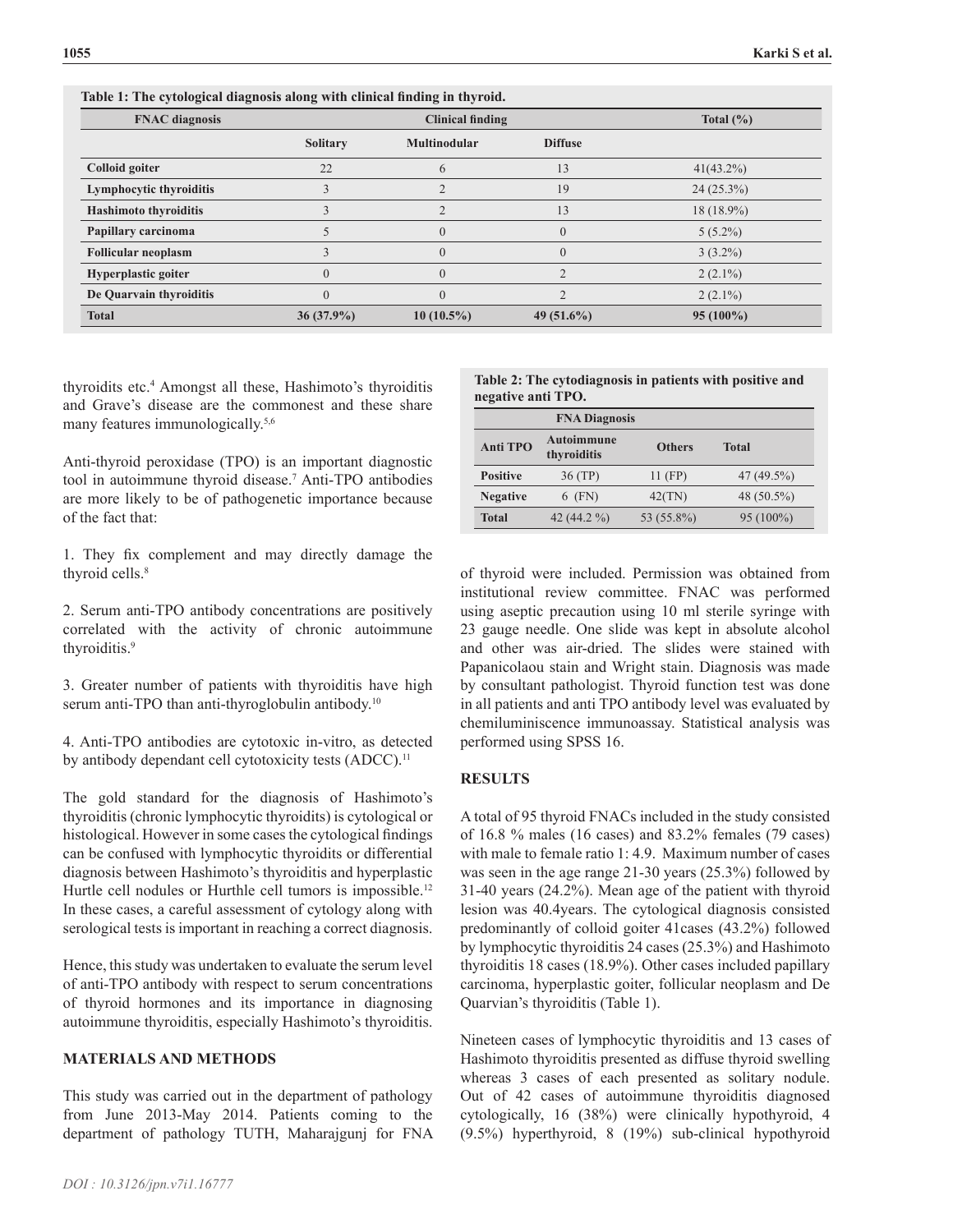

*Figure 1: Distribution of cytologically diagnosed cases based on thyroid function test*

and 14 (33.5%) were euthyroid (fig.1). Out of 95 cases, 47 cases (49.5%) had high anti TPO level whereas 48 cases (50.5%) showed normal anti TPO level. Cytologically proven autoimmune thyroiditis was 42 cases. The result in Table 2 indicates that the sensitivity and specificity of positive anti TPO in correctly identifying autoimmune thyroiditis was 85.7% and 79.2% respectively. The positive and negative predictive value for the test was 76.5% and 87.5% respectively. The area under the ROC curve is 0.90. By lowering the cut off threshold to 6 IU/L the sensitivity of the test can be raised to 92.9% (fig. 2). Histopathology of 24 cases was received. Twenty cases diagnosed as colloid goitre on FNA proved to be colloid goitre on biopsy. The remaining four cases diagnosed as papillary carcinoma on FNA showed papillary carcinoma with one case showing Hashimoto's thyroiditis in the adjacent tissue. This particular case had elevated anti-TPO level.

#### **DISCUSSION**

In the general population, goitre accounts for 4-10% of cases. Malignancy being rare in the thyroid accounts for 3-11% of goitres. Remainder represents benign lesions of the thyroid.13 So the clinical challenge lies in pre-operative identification of malignant lesions so that the indication for surgery in benign lesions can be minimized.

As with other studies, a female predominance was seen in patients with thyroid lesion in this study as well.1 The mean age at presentation was 40.4years which is similar to a study carried out by Staii et al.<sup>14</sup>

The cytological diagnosis of autoimmune thyroiditis (fig. 3 &4) was made in 44.2% comprising 42 cases (24 lymphocytic thyroiditis and 18 Hashimoto thyroiditis). Autoimmune thyroiditis is diagnosed in about 3% of population with the prevalence increasing in older women upto 16%.<sup>1</sup> But the prevalence of the disease varies depending on the diagnostic methods used and the population under study. A study by Chehade et al showed autoimmune thyroiditis in 35.4% of cases.<sup>1</sup>

Solitary nodule in the thyroid was seen in 14% of the cases of autoimmune thyroiditis (3 cases each of lymphocytic thyroiditis and Hashimoto thyroiditis). 9.5% presented as multinodular goitre and the rest as diffuse goitre. Other studies also stated that autoimmune thyroiditis is a common finding in nodular goiter.<sup>1</sup> This finding highlights the importance of routine screening of anti TPO antibodies along with TSH levels in a patient with nodular goitre.

Among the patients with autoimmune thyroiditis 38% were clinically hypothyroid, 19% subclinical hypothyroid whereas 33.5% were euthyroid as determined by the TFT level. Majority of the patients with chronic lymphocytic thyroiditis were euthyroid in a study by Staii et al.<sup>14</sup> Subclinical and clinical hypothyroidism is associated with cardiovascular and neuropsychiatric morbidities. Hence, detection of autoimmune thyroiditis in nodular goitre becomes clinically significant.<sup>15-16</sup>

As with other studies, $14$  an important aspect of this study is that most patients with autoimmune thyroiditis were pre-menopausal females with high TSH levels. The risk of miscarriage, fetal and neonatal death increases with higher TSH levels.17-18 The risk of fetal loss was found even when maternal FT3 was normal.<sup>17</sup> Based on the result of high number of cytologically proven autoimmune thyroiditis with a significant number of euthyroid disease, a follow up TFT in these cases from pre-conception to delivery stages may be indicated.

Inflammation of the thyroid epithelium leads to tissue remodeling in autoimmune thyroiditis and the possibility of acquiring mutations while cells are dividing is greater. Studies have shown that inflammation of the thyroid could be linked to cancer.<sup>19-20</sup>

Anti TPO had a sensitivity and specificity of 85.7% and 79.2%, respectively in diagnosing autoimmune thyroiditis.



*Figure 2: ROC curve of Anti TPO*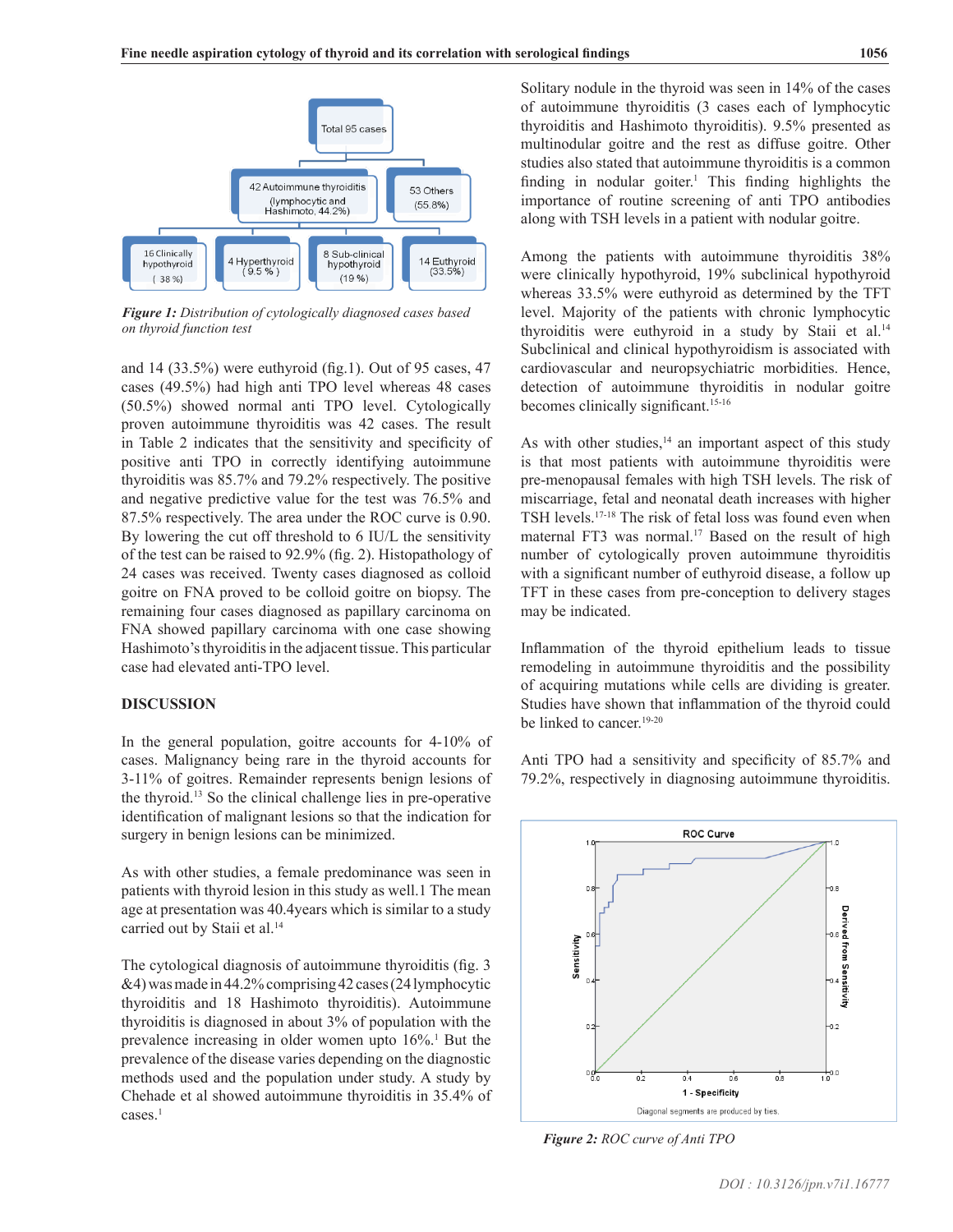This highlights the importance of routine screening of anti TPO antibody and TSH level in the setting of goitre. Studies suggest that more than 50% of the clinicians order anti TPO antibody testing in the evaluation of goiter.1 This study may be helpful is increasing the use of anti TPO level in the evaluation of goitre.

In a study by Engler et al, the highest frequency of anti TPO positivity was seen in autoimmune thyroiditis 88% followed by patients with Grave's disease 53%.<sup>21</sup> Sensitivity of 96% was seen in Hashimoto's thyroiditis.

This study found elevated anti TPO antibody in colloid goiter (4 cases), papillary carcinoma (3 cases), hyperplastic nodule (2 cases) and follicular neoplasm (2 cases). A single case of papillary carcinoma with elevated anti TPO level showed Hashimoto thyroiditis in the adjacent tissue on biopsy. Anti TPO expression level when tested on papillary, follicular and anaplastic carcinoma by Rebuffet et al<sup>22</sup> found that TPO was present on all cell lines but it was less expressed in follicular and anaplastic carcinoma when compared with papillary carcinoma. Similar finding was seen in a study by Bera et al.18 However, no significant difference in the level of anti TPO was observed in follicular adenoma and carcinoma in the same study. Hence, immunological bases in the development of papillary carcinoma may be considered a primary field.

On USG, diffuse thyroiditis is diagnosed by decreased echogenicity and micronodules which have a PPV of 95%.23 Whereas most nodular thyroiditis nodules are solid but a substantial minority can have cystic components and calcification which makes radiological diagnosis difficult.24 Hence, in cases of nodular goitre which can contain a certain percent of autoimmune thyroiditis anti TPO antibody level along with cytodiagnosis appears to be helpful.

## **CONCLUSION**

Anti TPO level is elevated in case of autoimmune thyroiditis. In cases of nodular goitre which can contain a certain percent of autoimmune thyroiditis anti TPO antibody level along with cytodiagnosis appears to be helpful.

#### **REFERENCES**

- 1. Chehade JM, Lim W, Silverberg AB, Mooradian AD. The incidence of Hashimoto's disease in nodular goiter: the concordance in serological and cytological findings, Int J Clin Pract 2010;64:29-33. [Crossref](https://doi.org/10.1111/j.1742-1241.2008.01942.x)
- 2. Laurberg P, Pedersen KM, A Hreidarsson et al. Iodine intake and the pattern of thyroid disorders: a comparative epidemiological study of thyroid abnormalities in the elderly in Iceland and in Jutland Denmark. J Clin Endocrinal Metab 1998;89:765-9. [Crossref](https://doi.org/10.1210/jcem.83.3.4624)
- 3. Kollur SM, El Sayed S, El Hag IA. Follicular thyroid lesions co-

existing with Hashimoto's thyroidits: incidence and possible sources of diagnostic errors. Diagn Cytopathol 2003;28:35-8. [Crossref](https://doi.org/10.1002/dc.10206)

- 4. Ghoraishian SM, Moghaddam SHH, Afkhami M. Relationship between anti-thyroid peroxidase antibody and thyroid function tests. World J Med Sci 2006;1:44-7.
- 5. Larry J, Weetman AP. Disorders of thyroid gland, In: Brunwald, E, A Fauci. Harrison's Principles of Internal Medicine 15th Ed. Vol 2, McGraw-Hill Publication: Philadelphia; 2001. Pp 2060-84. [Crossref](PMid:11195834)
- 6. Marcocci C, Chiovato L, 2000. Thyroid directed antibodies. In : Braverman, LE and R.D. Utiger. The thyroid : A fundamental and clinical text 8th edition. Williams and Wilkins: Philadelphia;200. Pp414-31.
- 7. Kotani T. Anti TPO autoantibodies. Rinsho Byori 1998;46:324-30. [Crossref](PMid:9594622)
- 8. Guo J. Jaume JC, Rapoport B et al. R ecombinant thyroid peroxidase – specific Fab converted to immunoglobulin G (IgG) molecules : evidence for thyroid cell damage by IgG1, but not IgG4, autoantibodies J. Clin. Endocrinol. Metab. 1997;82:925-31. [Crossref](https://doi.org/10.1210/jc.82.3.925)
- 9. Yoshida H, Amiro N, Yagawa K. Association of serum antithyroid antibodies with lymphocytic infiltration of the thyroid gland : studies of seventy autopsied cases. J. Cliln. Endocrinol. Met 1987;46:859- 62. [Crossref](https://doi.org/10.1210/jcem-46-6-859)
- 10. Mariotti S, Anelli S, Ruf J. Comparision of serum thyroid microsomal and thyroid peroxidase autoantibodies in thyroid disease. J Clin Endocrinal 1987;65:987-93. [Crossref](https://doi.org/10.1210/jcem-65-5-987)
- 11. Raspe E, Costagliola S, Ruf J. Identification of the Na+/Icotransporter as a potential autoantigen in thyroid autoimmune disease. Eur. J. Endocrinol 1995;132:399-405. [Crossref](https://doi.org/10.1530/eje.0.1320399)
- 12. Gull WW: On a cretinoid state supervening in adult life in women. Transactions of the Clinical Society of London 1873;7:180-5.
- 13. Kumar S, Aquil S, Dahar A. Role of fine needle aspiration cytology in thyroid diseases. Int J Surg 2008;13:22-5.
- 14. Staii A, Mirocha S, Todorova-koteva K, Glinberg S, Jaume JC. Hashimoto thyroiditis is more frequent than expected when diagnosed by cytology which uncovers a pre-clinical state. Thyroid research 2010; 3:11. [Crossref](https://doi.org/10.1186/1756-6614-3-11)
- 15. Surks MI, Ocampo E. Subclinical thyroid disease. Am J Med 1986;100:217-23. [Crossref](https://doi.org/10.1016/S0002-9343(97)89462-4)
- 16. Helfand M, Redfern LC. Screening for thyroid disease: an update. Ann Intern Med 1998;129:144-58. [Crossref](https://doi.org/10.7326/0003-4819-129-2-199807150-00020)
- 17. Benhadi N, Wiersinga WM, Reitsma JB, Virjkotte TG, Bonsel GJ. Higher maternal TSH levels in pregnancy are associated with increased risk for miscarriage, fetal or neonatal death. Eur J